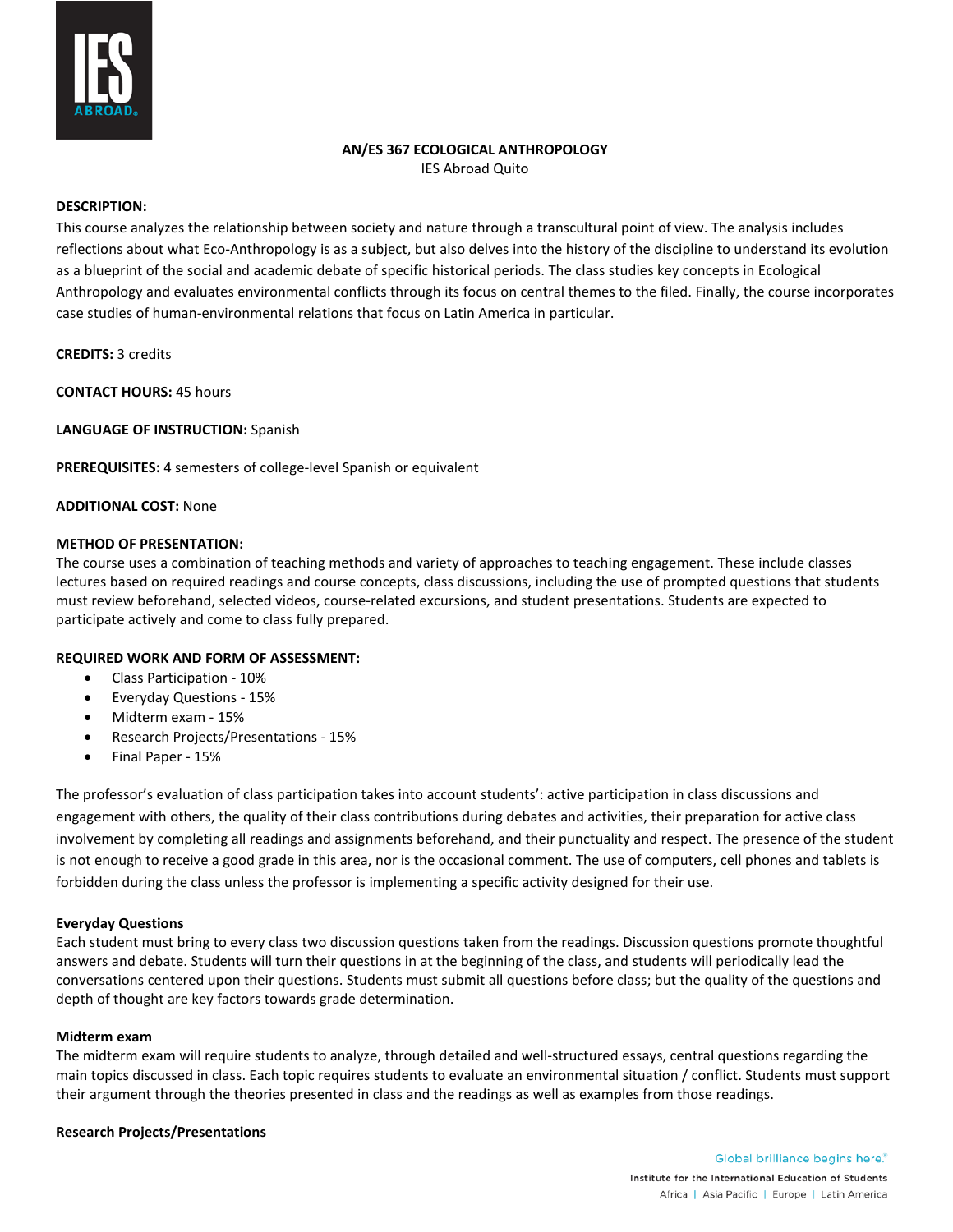

There will be three assignments spread throughout the semester, each with a different focus. Each research project and presentation (combined) is worth 15 points or 15% of the final grade.

The presentation will be 10-14 minutes long, and they must include at least two discussion questions toward the end. Students are expected to use a manner of visual presentation such as a PowerPoint presentation or a Prezi. The professor will assign topics/times for each student early in the semester, and rescheduling may occur only for valid academic reasons. Only students with documented emergencies will be allowed to make up scheduled presentations. The professor reserves the right to assign one or more of the assignments to groups of two if class enrollment numbers merit an adjustment.

### *Assessment evaluation criteria:*

Research ability, depth of understanding, and quality: 5 points (33%). Relevance of the topic and delivered benefits to the rest of the class: 5 points (33%) Creativity and presentation skills: 5 points (33%)

# *Presentation topics:*

- 1. Students will research and present an overview of a historical topic or concept at a depth beyond that covered in the assigned readings.
- 2. Students will research and present on contemporary problems/issues that center upon the balance between human and environmental needs or relations.
- 3. Students will design and present an Action Plan, advising hypothetical players (government/citizens/etc.) of possible solutions to an environmental degradation predicament.

# **Final Research Paper/Analysis**

The final research paper is an analysis —from a critical point of view- of human-environmental issues. The paper should be of 2,250- 3,000 words (9-12 pages) in length and must incorporate:

- Scholarly sources (Minimum: 5).
- Theories, concepts and/or historical background.
- Details from at least one class case study
- The student's own analysis and/or interpretation of the issue.

The topic will be selected in agreement with the professor. Details and suggestions will be given in class.

### **LEARNING OUTCOMES:**

By the end of the course, students will be able to:

- Identify and define clearly the key issues and theoretical concepts associated with Ecological Anthropology.
- Describe the general history of the field and explain the turning points of the discipline.
- Analyze different approaches to human-environmental relations from a transcultural focus.
- Evaluate socio-environmental conflicts and their cultural contexts by applying the theories and lessons learned through case studies and class examples, including analyses of the demands/needs of the different stakeholders.
- Identify the personal values that guide the student's behavior within their own culture from an environmental standpoint.

### **ATTENDANCE POLICY:**

Attendance is mandatory in all IES Abroad courses. Only students who miss class for a documented and justifiable reason may make up missed work. Students who miss more than 3 classes per term will lose 1/3 of a letter grade for each non-justified absence.

### **CONTENT:**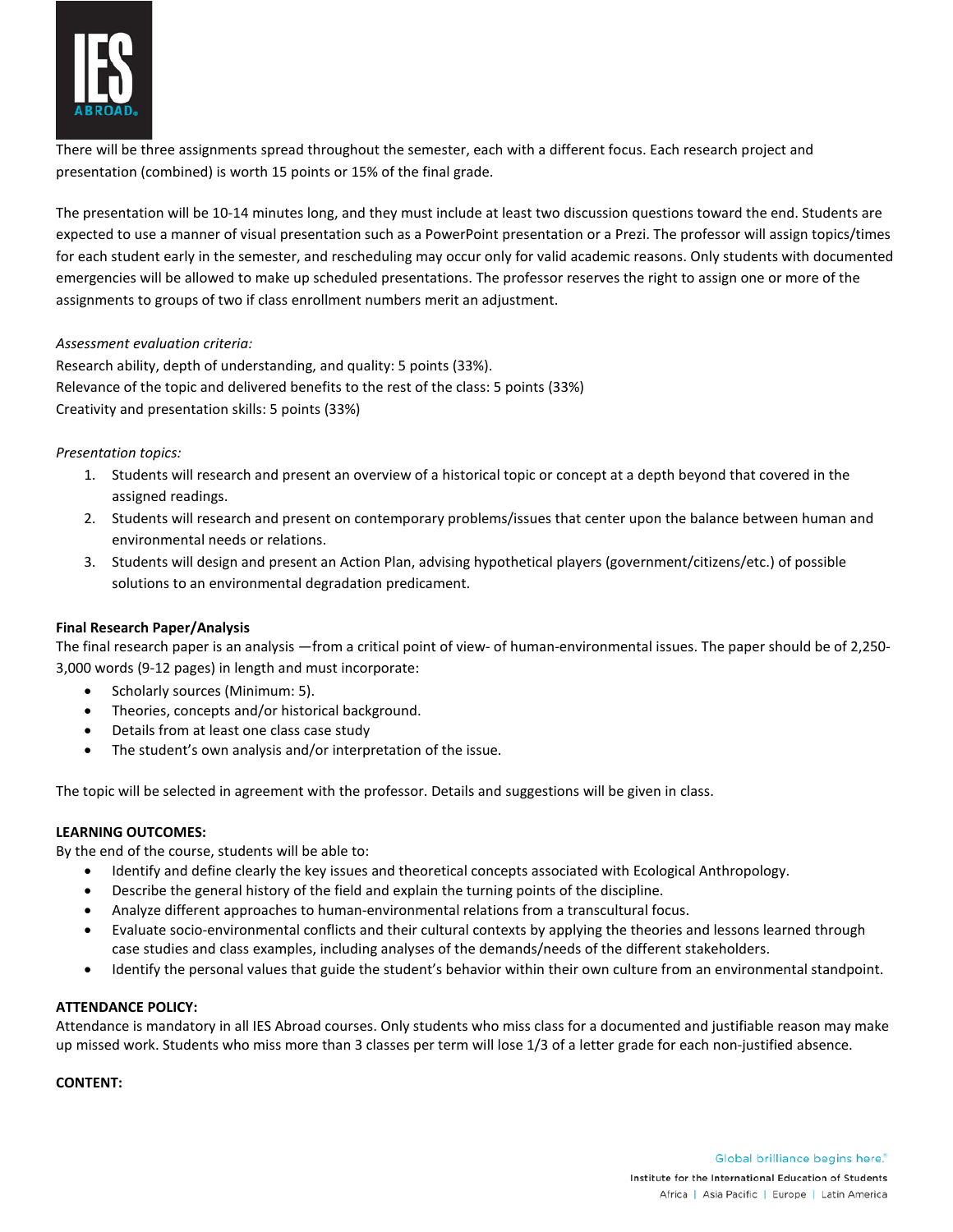

| Week   | Content                                                                                                          | <b>Assignments</b>                                                                                                                                                                                                                                                                                                                                                                                                                                                                                                                                                                                              |
|--------|------------------------------------------------------------------------------------------------------------------|-----------------------------------------------------------------------------------------------------------------------------------------------------------------------------------------------------------------------------------------------------------------------------------------------------------------------------------------------------------------------------------------------------------------------------------------------------------------------------------------------------------------------------------------------------------------------------------------------------------------|
| Week 1 | What is the relation between Ecology and<br>Anthropology?<br>Session 1: Environmentalism.                        | MILTON, Kay. Introduction:<br>٠<br>Environmentalism and anthropology. In<br>Environmentalism. Routledge, 2003. p. 11-26.<br>MÜHLHÄUSLER, Peter; PEACE, Adrian.<br>Environmental discourses. Annu. Rev.<br>Anthropol., 2006, vol. 35, p. 457-479.                                                                                                                                                                                                                                                                                                                                                                |
| Week 1 | What is the relation between Ecology and<br>Anthropology?<br>Session 2: Eco-Anthropology. History and<br>future. | KOCKEL, Ullrich. Introduction: Fieldpaths<br>towards an Eco-anthropology.<br>Anthropological Journal of European<br>Cultures, 2010, vol. 19, no 2, p. 1-6.<br>BORSOS, Balázs. Ecology + Anthropology =<br>Ecological Anthropology?. Acta<br>Ethnographica Hungarica, 2017, vol. 62, no 1,<br>p. 31-52                                                                                                                                                                                                                                                                                                           |
| Week 2 | Anthropologie of nature.<br>Session 1: The work of Philippe Descola.                                             | DESCOLA, Philippe. Transformation<br>transformed. HAU: Journal of Ethnographic<br>Theory, 2016, vol. 6, no 3, p. 33-44.                                                                                                                                                                                                                                                                                                                                                                                                                                                                                         |
| Week 2 | Anthropologie of nature.<br>Session 2: The work of Philippe Descola.                                             | DESCOLA, PHILIPPE. Modes of being and<br>$\bullet$<br>Forms of Predication. HAU: Journal of<br>Ethnographic Theory 2014, vol. 4, no. 1, p.<br>271-280.<br>DESCOLA, Philippe. Anthropologie de la<br>nature. L'annuaire du Collège de France.<br>Cours et travaux, 2018, no 116, p. 481-497.                                                                                                                                                                                                                                                                                                                     |
| Week 3 | Focuses on Eco Anthropology.<br>Session 1: Theories and Future.                                                  | WEST, Paige. Translation, value, and space:<br>theorizing an ethnographic and engaged<br>environmental anthropology. American<br>Anthropologist, 2005, vol. 107, no 4, p. 632-<br>642.<br>FABINYI, M.; EVANS, Louisa; FOALE, Simon J.<br>Social-ecological systems, social diversity,<br>and power: insights from anthropology and<br>political ecology. Ecology and Society, 2014,<br>vol. 19, no 4.<br>KOPNINA, Helen. Future Directions in<br>٠<br>Environmental Anthropology: Incorporating<br>the Ethnography of Environmental<br>Education. In Environmental Anthropology.<br>Routledge, 2013. p. 91-108. |
| Week 3 | Focuses on Eco Anthropology.                                                                                     | ** Student presentations: Historical or theoretical<br>concept.                                                                                                                                                                                                                                                                                                                                                                                                                                                                                                                                                 |
|        | Session 2: Presentations.                                                                                        |                                                                                                                                                                                                                                                                                                                                                                                                                                                                                                                                                                                                                 |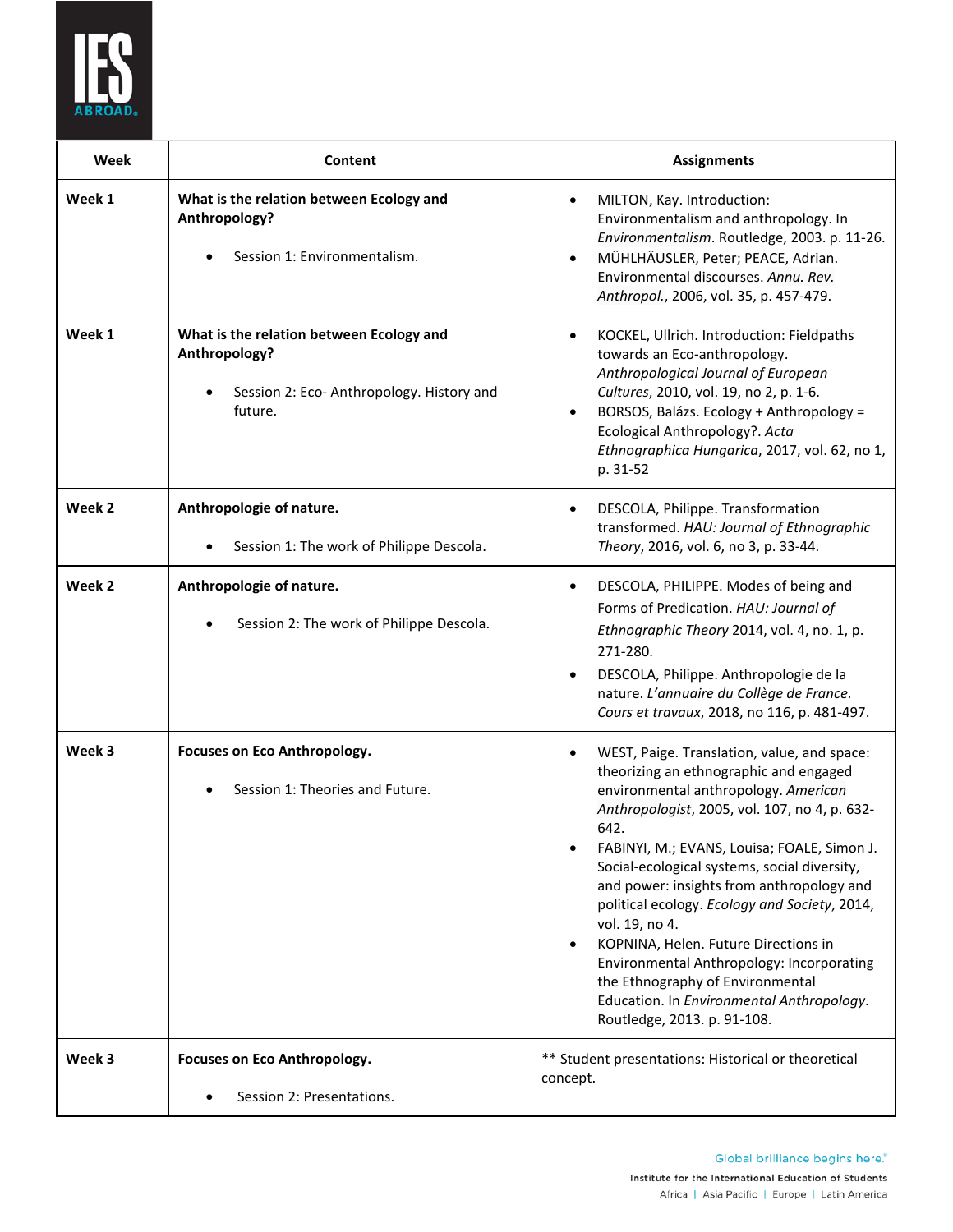

| Week   | Content                                                                                                      | <b>Assignments</b>                                                                                                                                                                                                                                                                                                                                                                                                                                                                                                                                                                                    |
|--------|--------------------------------------------------------------------------------------------------------------|-------------------------------------------------------------------------------------------------------------------------------------------------------------------------------------------------------------------------------------------------------------------------------------------------------------------------------------------------------------------------------------------------------------------------------------------------------------------------------------------------------------------------------------------------------------------------------------------------------|
| Week 4 | Definitions: Conflict & the South.<br>Session 1: Definition of Conflict.                                     | LE BILLON, Philippe. "Environmental<br>conflict". In The Routledge Handbook of<br>Political Ecology, Perreault Thomas, Gavin<br>Bridge y James McCarthy (Editors), 598-607.<br>Los Angeles: Sage, 2015.<br>** Additional presentations if needed.                                                                                                                                                                                                                                                                                                                                                     |
| Week 4 | Definitions: Conflict & the South.<br>Session 2: Definition of the South.                                    | JOSHI, Shangrila. "Postcoloniality and the<br>North-South binary revisited: The case of<br>India's climate policy" In The International<br>Handbook of Political Ecology, Raymond<br>Bryant (editor), 117-130, Edgar Elgar<br>Publishing, 2015.                                                                                                                                                                                                                                                                                                                                                       |
| Week 5 | <b>Environmental conflicts in Latin America. Theories.</b><br>Session 1: Development and the<br>environment. | ULLOA, Astrid. "Environment and<br>$\bullet$<br>development. Reflections from Latin<br>America". In The Routledge Handbook of<br>Political Ecology, Perreault Thomas, Gavin<br>Bridge y James McCarthy (Editors), 320-330.<br>Sage, 2015.<br>ALIMONDA, Héctor, "La colonialidad de la<br>naturaleza: Una aproximación a la ecología<br>política latinoamericana". En La naturaleza<br>colonizada: ecología política y minería en<br>América Latina; coordinado por Héctor<br>Alimonda, 21-60. Buenos Aires: CICCUS-<br>CLACSO, 2011.<br>LEFF, Enrique. Ecología política un campo en<br>construcción. |
| Week 5 | Environmental conflicts in Latin America. Theories.<br>Session 2: Local ecological knowledge.                | HOROWITZ, Leah, "Local environmental<br>knowledge". In The Routledge Handbook of<br>Political Ecology, Perreault Thomas, Gavin<br>Bridge y James McCarthy (Editors), 235-248,<br>Sage, 2015.<br>ASWANI, Shankar; LEMAHIEU, Anne; SAUER,<br>Warwick HH. Global trends of local ecological<br>knowledge and future implications. PloS one,<br>2018, vol. 13, no 4, p. E0195440.                                                                                                                                                                                                                         |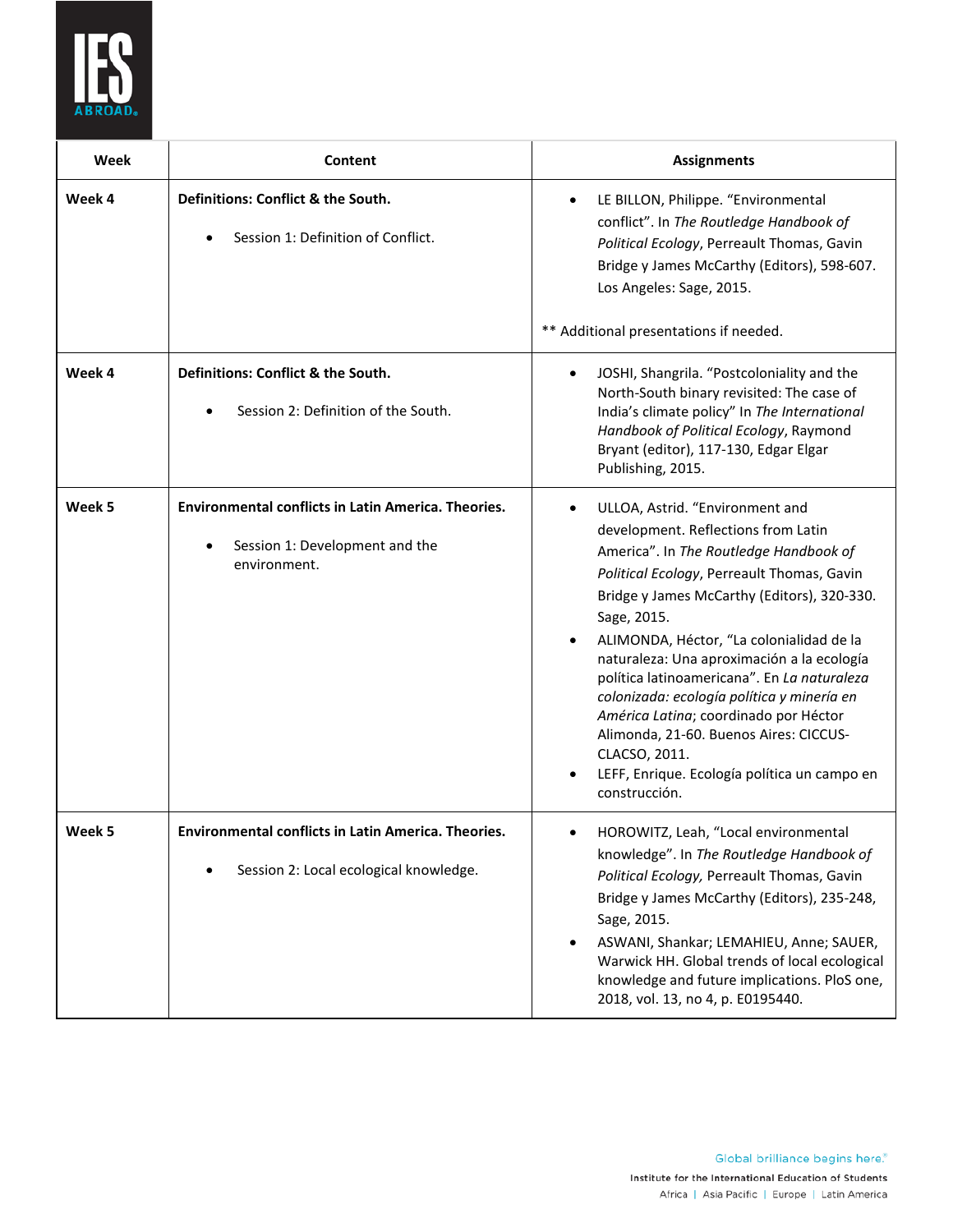

| Week   | Content                                                                                      | <b>Assignments</b>                                                                                                                                                                                                                                                                                                                                                                                     |
|--------|----------------------------------------------------------------------------------------------|--------------------------------------------------------------------------------------------------------------------------------------------------------------------------------------------------------------------------------------------------------------------------------------------------------------------------------------------------------------------------------------------------------|
| Week 6 | Anthropology of the city and its environment.<br>Session 1: Theories                         | LOW, Setha M. The anthropology of cities:<br>Imagining and theorizing the city. Annual<br>review of anthropology, 1996, vol. 25, no 1,<br>p. 383-409.<br>SWYNGEDOUW, E. "Urbanization and<br>environmental futures: politizicing urban<br>political ecologies." In The Routledge<br>Handbook of Political Ecology, Perreault T, G.<br>Bridge y J. McCarthy (Editors), 609-619, Sage,<br>2015.          |
| Week 6 | Anthropology of the city and its environment.<br>Session 2: Case studies.                    | CAPROTTI, Federico. "Eco-urbanism and the<br>Eco-city, Or, Denying the Right to the City?"<br>Antipode 2014, vol. 46, no. 5, p. 1285-1303.<br>ZIMMER, Anna. Urban political ecology<br>'beyond the West': engaging with South<br>Asian urban studies." In The International<br>Handbook of Political Ecology, Raymond<br>Bryant (Editor), 591-603. Edgar Elgar<br>Publishing. 2015.<br>** Midterm exam |
| Week 7 | <b>Environmental Justice.</b><br>Session 1: Indigenous people's and nature's<br>rights.      | GUDYNAS, Eduardo. Derechos de la<br>naturaleza: ética biocéntrica y políticas<br>ambientales. Polis, 2016, vol. 15, no 43, p.<br>683-688.<br>ULLOA, Astrid. "Perspectives of<br>Environmental Justice from Indigenous<br>Peoples in Latin America: A relational<br>indigenous environmental justice".<br>Environmental Justice 6: 175-180, 2017.                                                       |
| Week 7 | <b>Environmental Justice.</b><br>Session 2: Environmental justice in Latin<br>America.       | CAMPOS VARGAS, Milagros; APARICIO,<br>Alejandra Toscana; ALANÍS, Juan Campos.<br>Riesgos socionaturales: vulnerabilidad<br>socioeconómica, justicia ambiental y justicia<br>espacial. Cuadernos de Geografía, 2015, vol.<br>24, no 2, p. 53-69.                                                                                                                                                        |
| Week 8 | Disasters, climate change and the Anthropocene.<br>Session 1: Disasters, culture and gender. | SHAW, Rosalind. "Nature", "Culture" and<br>Disasters: Floods and Gender in Bangladesh.<br>In DOVE, Michael R. (ed.). The Anthropology<br>of Climate Change: an historical reader. John<br>Wiley & Sons, 2013, p. 223-234.                                                                                                                                                                              |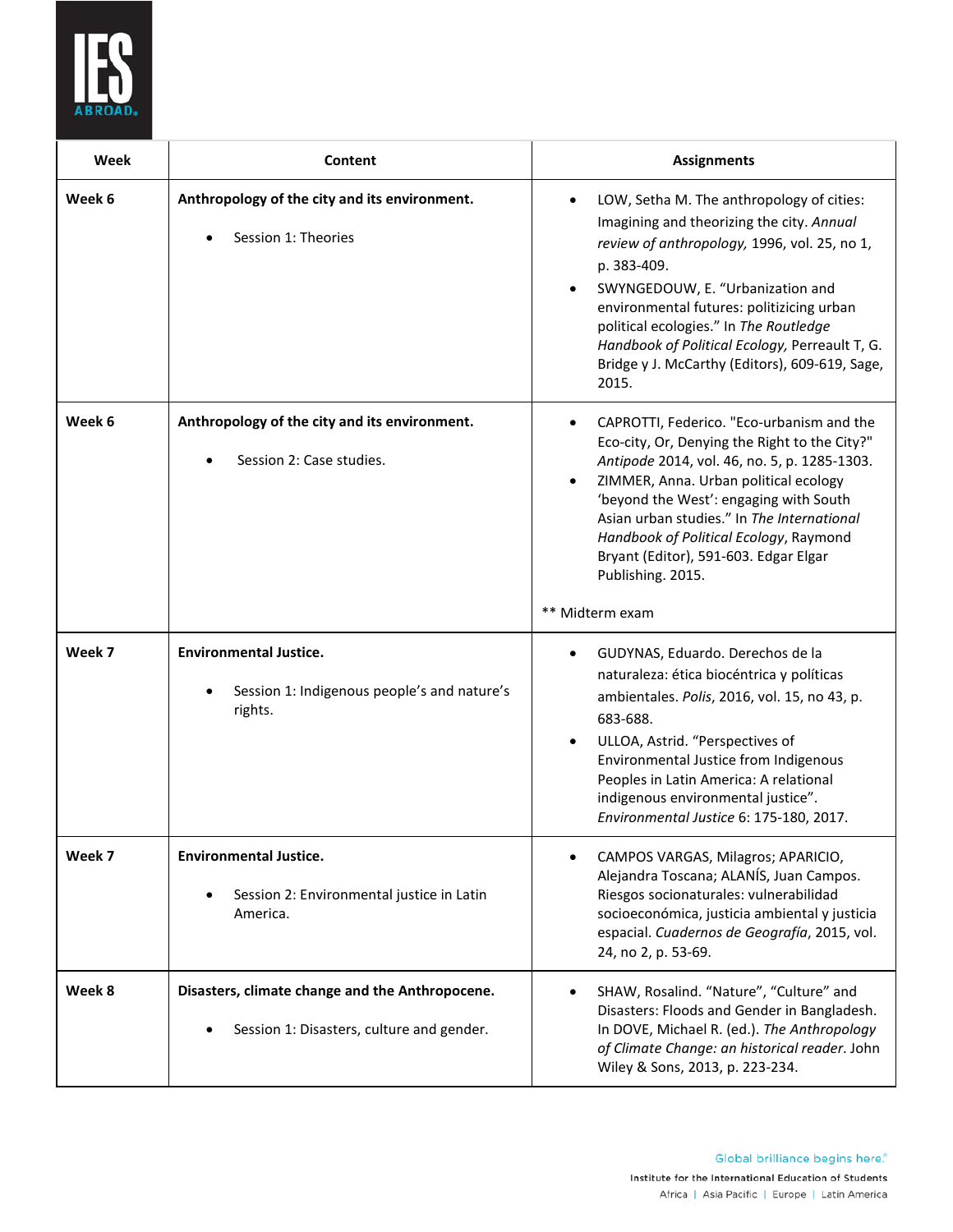

| Week    | Content                                                                                                     | <b>Assignments</b>                                                                                                                                                                                                                                                                                                                                                                                                                                                 |
|---------|-------------------------------------------------------------------------------------------------------------|--------------------------------------------------------------------------------------------------------------------------------------------------------------------------------------------------------------------------------------------------------------------------------------------------------------------------------------------------------------------------------------------------------------------------------------------------------------------|
| Week 8  | Disasters, climate change and the Anthropocene.<br>Session 2: Case study.                                   | CRUIKSHANK, Julie. Melting Glaciers and<br>$\bullet$<br>Emerging Histories in the Saint Elias<br>Mountains. In DOVE, Michael R. (ed.). The<br>Anthropology of Climate Change: an<br>historical reader. John Wiley & Sons, 2013, p.<br>261-275.                                                                                                                                                                                                                     |
| Week 9  | <b>Climate Change in Latin America</b><br>Session 1: Climate Change in Latin America                        | BLANCO, Gustavo. "Abriendo la caja negra<br>del cambio climático: Claves para<br>comprender su trayectoria política en<br>América Latina". En Lampis, Andrea (Editora),<br>Cambio ambiental global, Estado y valor<br>público: La cuestión socio-ecológica en<br>América Latina, entre Justicia Ambiental y<br>'Legítima depredación', Bogotá: Universidad<br>Nacional de Colombia - CLACSO - Pontificia<br>Universidad Católica del Perú, 2016, páginas<br>45-66. |
| Week 9  | <b>Climate Change in Latin America</b><br>Session 2: Global environmental change and<br>Latin America.      | WELLS, Gustavo Blanco, et al. Introducción.<br>Cambio ambiental global y políticas<br>ambientales en América Latina. Günter MG y<br>Gutierrez, R.(coords). La política del<br>ambiente en América Latina. Una<br>aproximación desde el cambio ambiental<br>global. Ed. CLACSO, 2017.                                                                                                                                                                               |
| Week 10 | Inequalities and Climate change.<br>Session 1: Inequality, poverty, social<br>movements and climate change. | SANTELICES, Andrea & Jorge ROJAS.<br>٠<br>Introduction. Climate Change in Latin<br>America. Inequality, Conflict and Social<br>Movements of Adaptations. Latin American<br>Perspectives 2016, Vol. 4, p. 4-11.<br>HARDOY, Jorgelina & Gustavo PANDIELLA.<br>"Urban poverty and vulnerability to climate<br>change in Latin America". Environment and<br>Urbanization 2009, No. 1, p. 203-224.                                                                      |
| Week 10 | Inequalities and Climate change.<br>Session 2: Defining the Anthropocene.                                   | ARACH, Omar Angel. Guerreros del<br>antropoceno. Movimientos societales frente<br>a la expansión destructiva. Athenea digital,<br>2015, vol. 15, no 4, p. 255-266.<br>LASCANTA, LaDanta. El faloceno: Redefinir el<br>Antropoceno desde una mirada ecofeminista.<br>Ecología Política, 2017, vol. 53, p. 26-33.                                                                                                                                                    |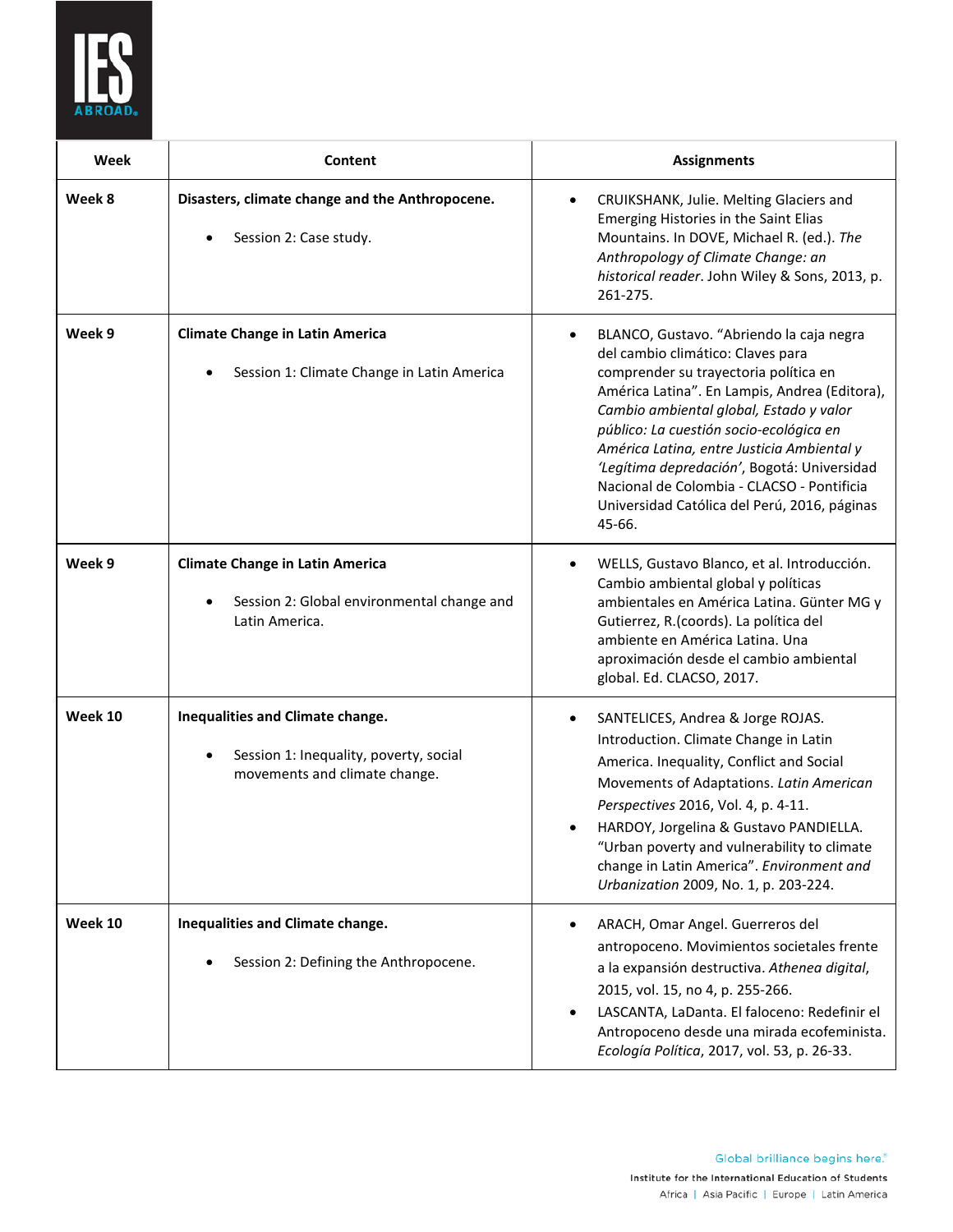

| Week    | Content                                                                     | <b>Assignments</b>                                                                                                                                                                                                                                                                                                                                                                                                                                                                                                                                                    |
|---------|-----------------------------------------------------------------------------|-----------------------------------------------------------------------------------------------------------------------------------------------------------------------------------------------------------------------------------------------------------------------------------------------------------------------------------------------------------------------------------------------------------------------------------------------------------------------------------------------------------------------------------------------------------------------|
| Week 11 | The Neoliberalization of Nature.<br>Session 1: Theories.                    | BAKKER, Karen. "The neoliberalization of<br>$\bullet$<br>nature." In The Routledge Handbook of<br>Political Ecology, Perreault Thomas, Gavin<br>Bridge y James McCarthy (Editors), 446-456.<br>Sage, 2015.                                                                                                                                                                                                                                                                                                                                                            |
| Week 11 | The Neoliberalization of Nature.<br>Session 2: Theories.                    | CASTREE, Noel. "Capitalism and the marxist<br>critique of political ecology." In The<br>Routledge Handbook of Political Ecology,<br>Perreault Thomas, Gavin Bridge y James<br>McCarthy (Editors), 279-292. Los Angeles:<br>Sage, 2015.                                                                                                                                                                                                                                                                                                                                |
| Week 12 | The Neoliberalization of Nature.<br>Session 1: Latin America. Case Studies. | CALONGE REILLO, Fernando.<br>$\bullet$<br>Neoliberalización del territorio y movilidad<br>urbana, una agenda de investigación.<br>territorios, 2015, no 32, p. 133-156.                                                                                                                                                                                                                                                                                                                                                                                               |
| Week 12 | The Neoliberalization of Nature.<br>Session 2: Latin America, Case Studies, | ÁVILA-GARCÍA, Patricia. Hacia una ecología<br>$\bullet$<br>política del agua en Latinoamérica. Revista de<br>Estudios sociales, 2016, no 55, p. 18-31.<br>AGUILAR, Adrián Flores, et al. Gobernanza<br>ambiental y pagos por servicios ambientales<br>en América Latina. Sociedad y Ambiente,<br>2018, no 16, p. 7-31.                                                                                                                                                                                                                                                |
| Week 13 | <b>Feminist focus.</b><br>Session 1: Theories.                              | ELMHIRST, Rebecca. "Feminist political<br>$\bullet$<br>ecology." In The Routledge Handbook of<br>Political Ecology, Perreault Thomas, Gavin<br>Bridge y James McCarthy (Editors). Los<br>Angeles: Sage, 2015.<br>SULTANA, Farahna, "Emotional political<br>ecology." IN The International Handbook of<br>Political Ecology, Raymond Bryant (Editor),<br>633-645. Chentelham: Edgar Elgar Publishing.<br>2015.<br>HERRERO, Yayo. Apuntes introductorios<br>sobre el ecofeminismo. Centro de<br>Documentación Hegoa, Boletín de recursos<br>de información no 43, 2015. |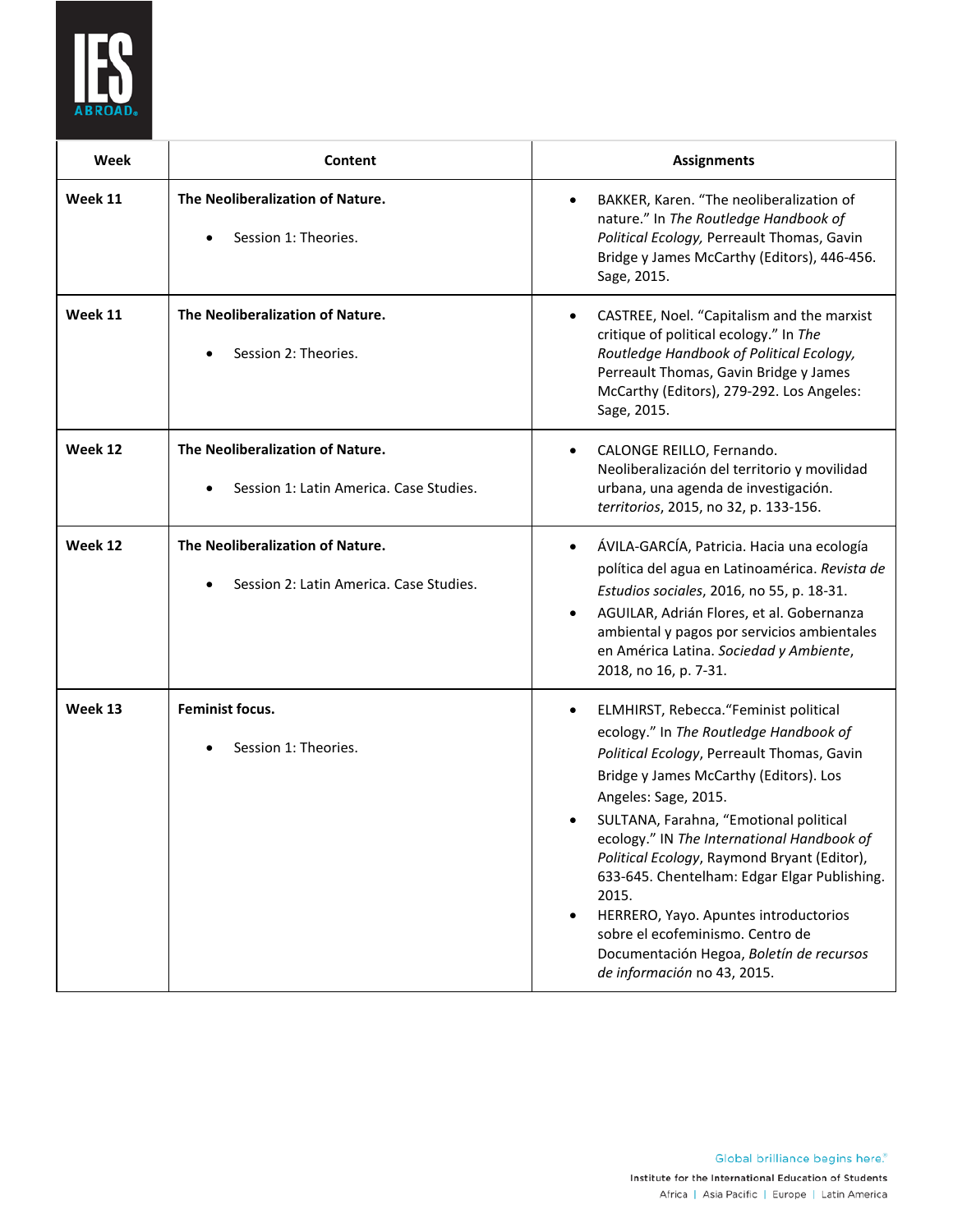

| Week    | Content                                                                                                | <b>Assignments</b>                                                                                                                                                                                                                                                                                                     |
|---------|--------------------------------------------------------------------------------------------------------|------------------------------------------------------------------------------------------------------------------------------------------------------------------------------------------------------------------------------------------------------------------------------------------------------------------------|
| Week 13 | Case studies.<br>Session 2: Case studies.                                                              | ULLOA, Astrid. Feminismos territoriales en<br>América Latina: defensas de la vida frente a<br>los extractivismos. Nómadas, 2016, no 45, p.<br>123-139.<br>AGUILAR, Adrián Flores, et al. Gobernanza<br>ambiental y pagos por servicios ambientales<br>en América Latina. Sociedad y Ambiente,<br>2018, no 16, p. 7-31. |
| Week 14 | Extractivism, Latin America and the environment.<br>Session 1: Biodiversity and ecosystem<br>services. | CABALLERO-SERRANO, Veronica, Josu G.<br>ALDAY, Javier AMIGO, David CABALLERO,<br>Juan Carlos CARRASCO, Brian McLAREN, and<br>Miren ONAINDIA. Social Perceptions of<br>Biodiversity and Ecosystem Services in the<br>Ecuadorian Amazon. Human Ecology 2017,<br>vol. 45, no. 4, p. 475-486.                              |
| Week 14 | Extractivism, Latin America and the environment.<br>Session 2: Extractivism.                           | BEBBINGTON, Anthony, "Industrias<br>extractivas, actores sociales y conflictos", en<br>Extractivismo, política y sociedad, 131-156.<br>Quito, EC: CAAP-CLAES, 2009.                                                                                                                                                    |
| Week 15 | Environmental governance in Latin America.<br>Session 1: Environmental governance in<br>Ecuador.       | ANDRADE, Pablo (coordinador). La<br>٠<br>gobernanza ambiental en Ecuador. Historia,<br>presente y desafíos. UASB- CEN. Quito: 2016.<br>Capítulos 1, 3, 4.                                                                                                                                                              |
| Week 15 | Environmental governance in Latin America.<br>Session 2: Environmental governance in Latin<br>America. | DE CASTRO, Fabio, Barbara Hogenboom y<br>Michiel Baud (coordinadores). Gobernanza<br>Ambiental en América Latina. Buenos Aires:<br>CLACSO - ENGOV, 2015. Capítulos 1, 2, 5 y 6.                                                                                                                                        |
|         |                                                                                                        | ** Student presentations: Advising possible solutions<br>to environmental degradation.<br>**Final paper due during Finals Week                                                                                                                                                                                         |

# **COURSE-RELATED TRIPS:**

There will be at least two course-related trips during the course of the semester. One will be to a nearby mine. The other is to be determined, based on the opportunities available that semester. Students will be alerted at the start of the term as to when these course-related trips will take place.

### **REQUIRED READINGS:**

• AGUILAR, Adrián Flores, et al. Gobernanza ambiental y pagos por servicios ambientales en América Latina. *Sociedad y Ambiente*, 2018, no 16, p. 7-31.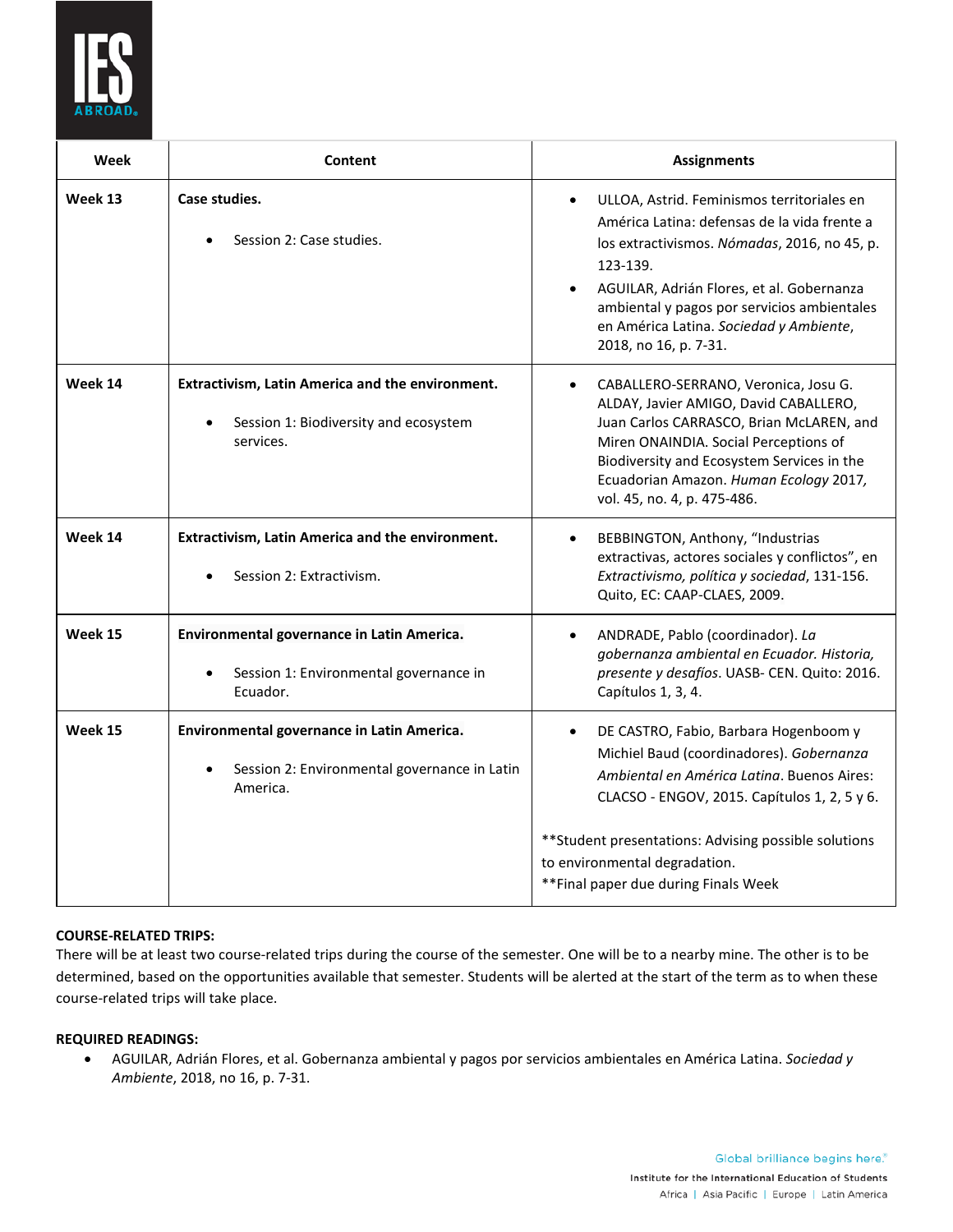

- ALIMONDA, Héctor, "La colonialidad de la naturaleza: Una aproximación a la ecología política latinoamericana". En *La naturaleza colonizada: ecología política y minería en América Latina*; coordinado por Héctor Alimonda, 21-60. Buenos Aires: CICCUS-CLACSO, 2011.
- ANDRADE, Pablo (coordinador). *La gobernanza ambiental en Ecuador. Historia, presente y desafíos*. UASB- CEN. Quito: 2016. Capítulos 1, 3, 4.
- ARACH, Omar Angel. Guerreros del antropoceno. Movimientos societales frente a la expansión destructiva. *Athenea digital*, 2015, vol. 15, no 4, p. 255-266.
- ASWANI, Shankar; LEMAHIEU, Anne; SAUER, Warwick HH. Global trends of local ecological knowledge and future implications. PloS one, 2018, vol. 13, no 4, p. E0195440.
- ÁVILA-GARCÍA, Patricia. Hacia una ecología política del agua en Latinoamérica. *Revista de Estudios sociales*, 2016, no 55, p. 18-31.
- BAKKER, Karen. "The neoliberalization of nature." In *The Routledge Handbook of Political Ecology,* Perreault Thomas, Gavin Bridge y James McCarthy (Editors), 446-456. Sage, 2015.
- BEBBINGTON, Anthony, "Industrias extractivas, actores sociales y conflictos", en *Extractivismo, política y sociedad*, 131-156. Quito, EC: CAAP-CLAES, 2009.
- BLANCO, Gustavo. "Abriendo la caja negra del cambio climático: Claves para comprender su trayectoria política en América Latina". En Lampis, Andrea (Editora), *Cambio ambiental global, Estado y valor público: La cuestión socio-ecológica en América Latina, entre Justicia Ambiental y 'Legítima depredación'*, Bogotá: Universidad Nacional de Colombia - CLACSO - Pontificia Universidad Católica del Perú, 2016, páginas 45-66.
- BORSOS, Balázs. Ecology + Anthropology = Ecological Anthropology?. *Acta Ethnographica Hungarica*, 2017, vol. 62, no 1, p. 31-52.
- CABALLERO-SERRANO, Veronica, Josu G. ALDAY, Javier AMIGO, David CABALLERO, Juan Carlos CARRASCO, Brian McLAREN, and Miren ONAINDIA. Social Perceptions of Biodiversity and Ecosystem Services in the Ecuadorian Amazon. *Human Ecology*  2017*,* vol. 45, no. 4, p. 475-486.
- CALONGE REILLO, Fernando. Neoliberalización del territorio y movilidad urbana, una agenda de investigación. *territorios*, 2015, no 32, p. 133-156.
- CAMPOS-VARGAS, Milagros; APARICIO, Alejandra Toscana; ALANÍS, Juan Campos. Riesgos socionaturales: vulnerabilidad socioeconómica, justicia ambiental y justicia espacial. *Cuadernos de Geografía*, 2015, vol. 24, no 2, p. 53-69.
- CAPROTTI, Federico. "Eco-urbanism and the Eco-city, Or, Denying the Right to the City?" *Antipode* 2014, vol. 46, no. 5, p. 1285-1303.
- CASTREE, Noel. "Capitalism and the marxist critique of political ecology." In *The Routledge Handbook of Political Ecology,*  Perreault Thomas, Gavin Bridge y James McCarthy (Editors), 279-292. Los Angeles: Sage, 2015.
- CRUIKSHANK, Julie. Melting Glaciers and Emerging Histories in the Saint Elias Mountains. In DOVE, Michael R. (ed.). *The Anthropology of Climate Change: an historical reader*. John Wiley & Sons, 2013, p. 261-275.
- DE CASTRO, Fabio, Barbara Hogenboom y Michiel Baud (coordinadores). *Gobernanza Ambiental en América Latina*. Buenos Aires: CLACSO - ENGOV, 2015. Capítulos 1, 2, 5 y 6.
- DESCOLA, Philippe. Anthropologie de la nature. *L'annuaire du Collège de France. Cours et travaux*, 2018, no 116, p. 481-497.
- DESCOLA, Philippe. Modes of being and Forms of Predication. *HAU: Journal of Ethnographic Theory* 2014, vol. 4, no. 1, p. 271-280.
- DESCOLA, Philippe. Transformation transformed. *HAU: Journal of Ethnographic Theory*, 2016, vol. 6, no 3, p. 33-44.
- ELMHIRST, Rebecca."Feminist political ecology." In *The Routledge Handbook of Political Ecology,* Perreault Thomas, Gavin Bridge y James McCarthy (Editors). Los Angeles: Sage, 2015.
- FABINYI, M.; EVANS, Louisa; FOALE, Simon J. Social-ecological systems, social diversity, and power: insights from anthropology and political ecology. *Ecology and Society*, 2014, vol. 19, no 4.
- GUDYNAS, Eduardo. Derechos de la naturaleza: ética biocéntrica y políticas ambientales. *Polis*, 2016, vol. 15, no 43, p. 683- 688.
- HARDOY, Jorgelina & Gustavo PANDIELLA. "Urban poverty and vulnerability to climate change in Latin America". *Environment and Urbanization* 2009, No. 1, p. 203-224.
- HERRERO, Yayo. Apuntes introductorios sobre el ecofeminismo. Centro de Documentación Hegoa, *Boletín de recursos de información* no 43, 2015.